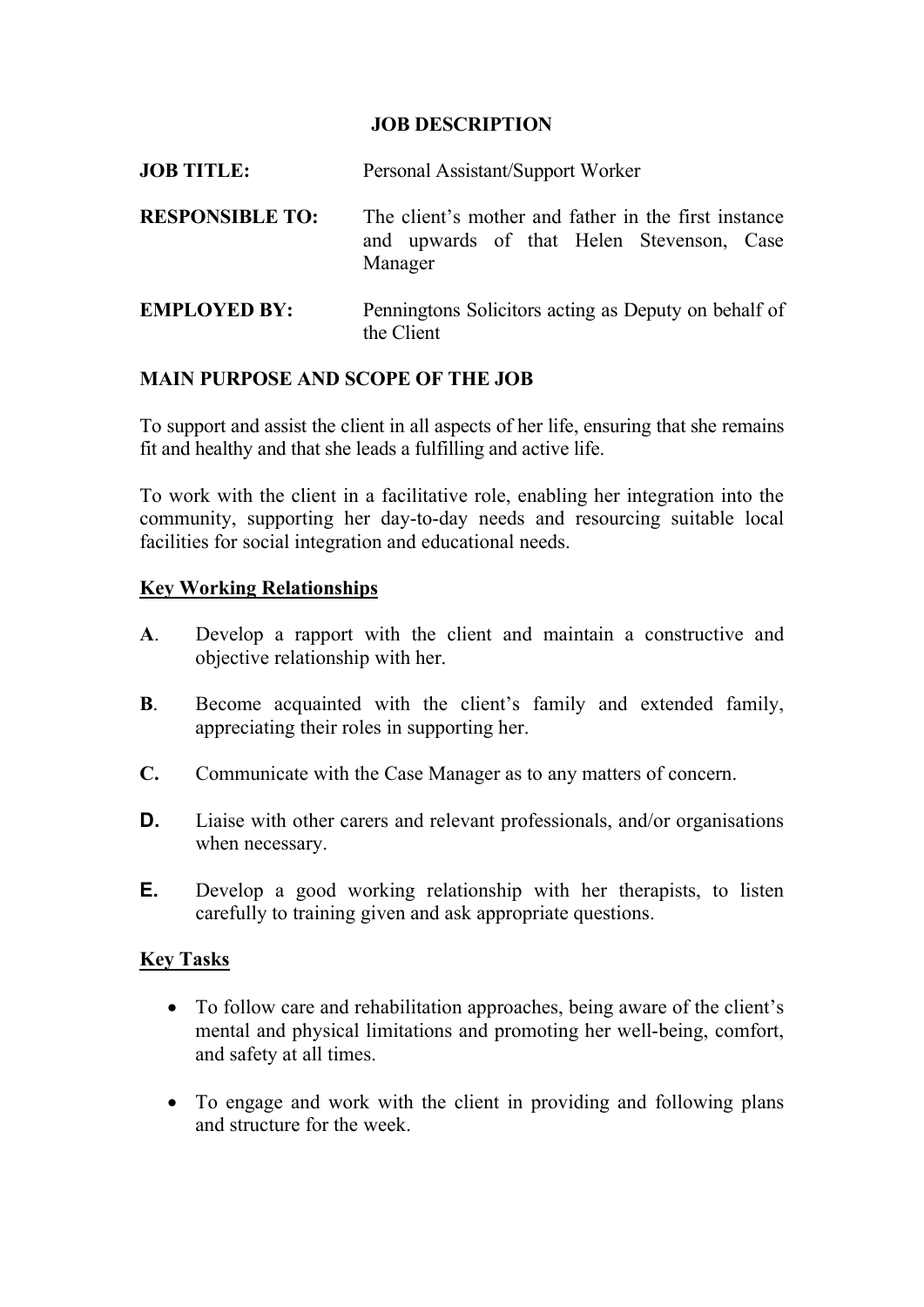- To enable the client to maintain and develop a good quality of life and be able to access appropriate leisure activities.
- To support the client in the maintenance of her role in the family.
- To communicate with family members and relevant professionals as necessary.
- To support the client in the use of any specialist rehabilitation equipment that her therapists suggest that she uses.
- To carry out her day to day therapy as instructed by her therapists.
- To communicate wit,h and support other carers in the team, taking responsibility for the completion of the administration and paperwork necessary in their post as directed by the Case Manager.

## • Main Duties and Responsibilities

- Ensure awareness of the repercussion and problems caused by the client's additional needs.
- Allow the client a freedom of choice and the opportunity to further develop her independence skills when appropriate and as directed by her therapists.
- Maintain a positive yet realistic approach to the client, offering support and encouragement when needed.
- Be aware of exercises and techniques recommended by therapists working with the client and establish a routine in daily life with her using these.
- Manage all of the client's personal care needs.
- To clean up after the client as may be appropriate in the management of her personal care needs.
- Be prepared to drive/escort the client to activities as needed.
- Encourage the client to participate in activities as much as practicably possible and take part yourself when appropriate.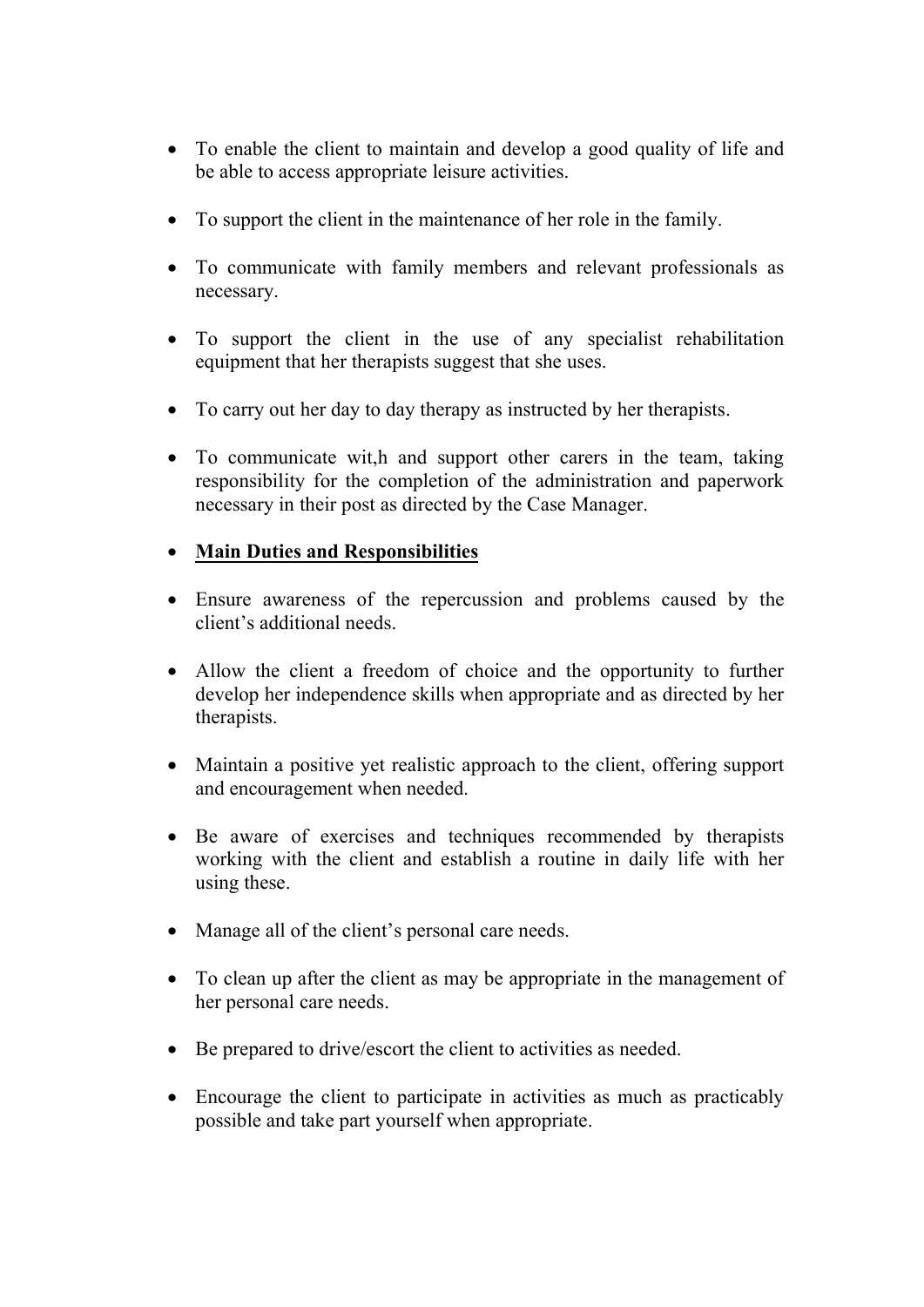- Investigate local resources and establish communication networks to suggest appropriate activities to do with the client and then undertake these activities with the agreement of her parents.
- Respect the need for confidentiality when possessing knowledge of a private and personal nature concerning the client and her family.
- Endeavour to maintain a professional and cordial relationship with the client's family, not becoming personally involved in affairs and reporting matters of concern to the Case Manager.
- In the absence of her parents, to communicate with professionals and organisations on her behalf.
- To support the client by working sleeping/waking night shifts if her parents/family members are not available.
- When unsure of appropriate action to take, contact the Case Manager for advice.
- Communicate with, and support other carers in the team through handovers, team meetings, use of the diary etc.
- Maintain a diary of appointments etc.
- Maintain a telephone book of contact names and addresses, e.g. GP, Case Manager, clubs, relatives and friends.
- Use established recording systems and assist in developing the same to ensure good documentation and handover of relevant details to others.
- Keep copies of her therapy goals and notes of her progress as appropriate.

## **Supporting Client**

- To assist the client with all aspects of personal care and daily living skills in accordance with her individual support plan.
- Monitor her health care needs and be able to recognise, respond to and report any signs of ill health.
- To provide encouragement, reassurance and comfort in times of discomfort, distress or ill health.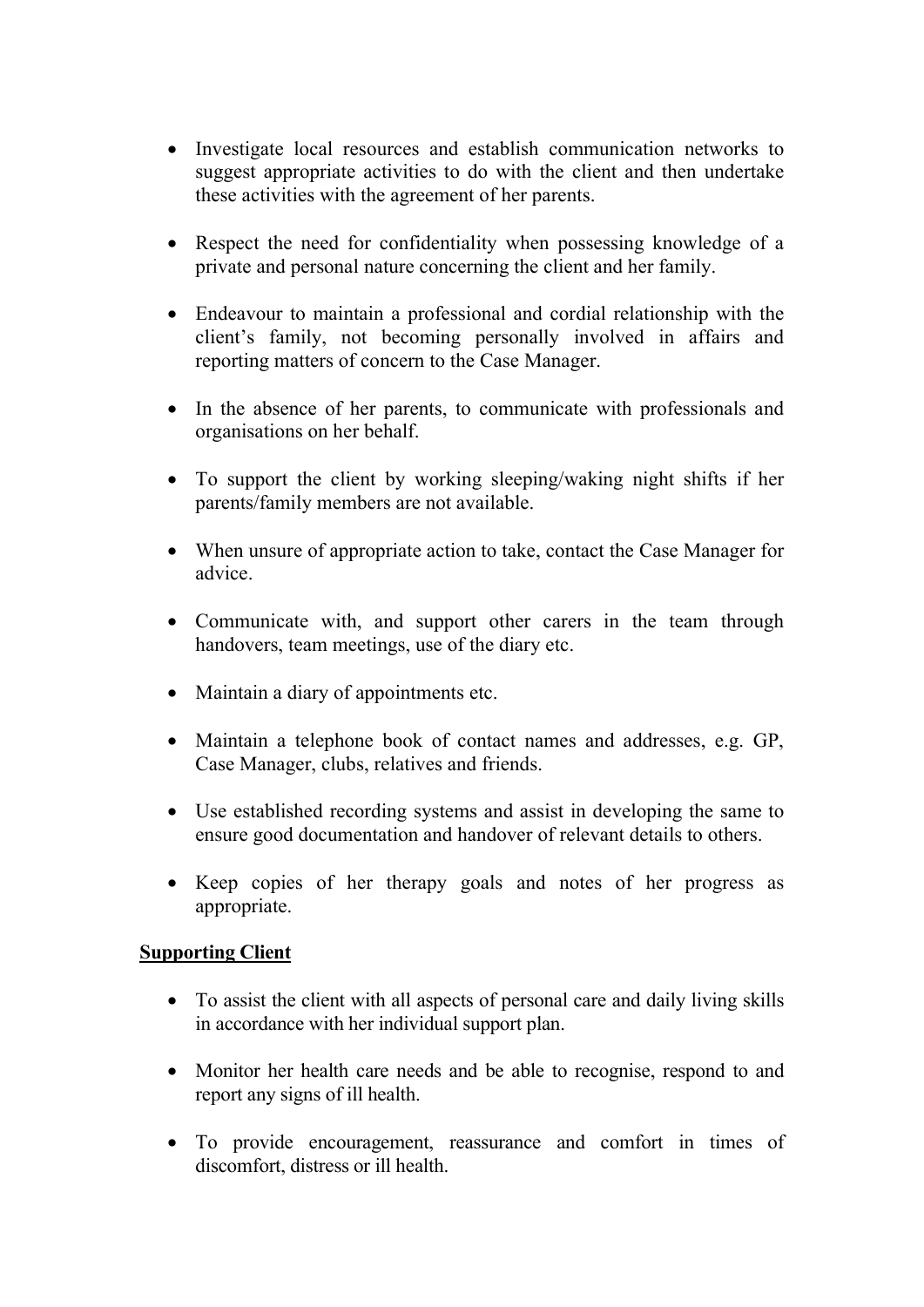- To organise and provide the client with various recreational, educational and social activities both at home and accompany her to access a variety of activities in the community.
- To be able to recognize what the client is trying to communicate and act accordingly.
- To escort the client on family outings, medical appointments and holidays.
- To encourage the client and her family to spend quality time together and engage in activities.
- To create in conjunction with other members of the team, a caring and supportive atmosphere in which growth and independence are encouraged by maintaining a supportive and positive role.
- There is a lot of manual handling involved in assisting the client, including her wheelchair and other mechanical aids (hoist, stander, walker).

# Continuous Personal Development

- To attend all training opportunities relevant to the job role.
- To fully participate in supervisions and appraisals.
- To attend and contribute to any organised meetings.

# General Responsibilities

- To maintain accurate, concise, up-to-date and timely records within her daily log and ensure medication and seizure records are kept up-to-date.
- To report any concerns that you may have to her parents.
- To monitor stock levels and manage the order of her equipment.
- Undertake a variety of household and infection control tasks (washing, ironing, cleaning) as required.
- To communicate effective and professionally in providing a competent handover to other members of the team.
- To be punctual for shifts, so that an appropriate handover can be given.
- Ensure all duties are carried out in accordance with health and safety regulations and CCMS policies and procedures.